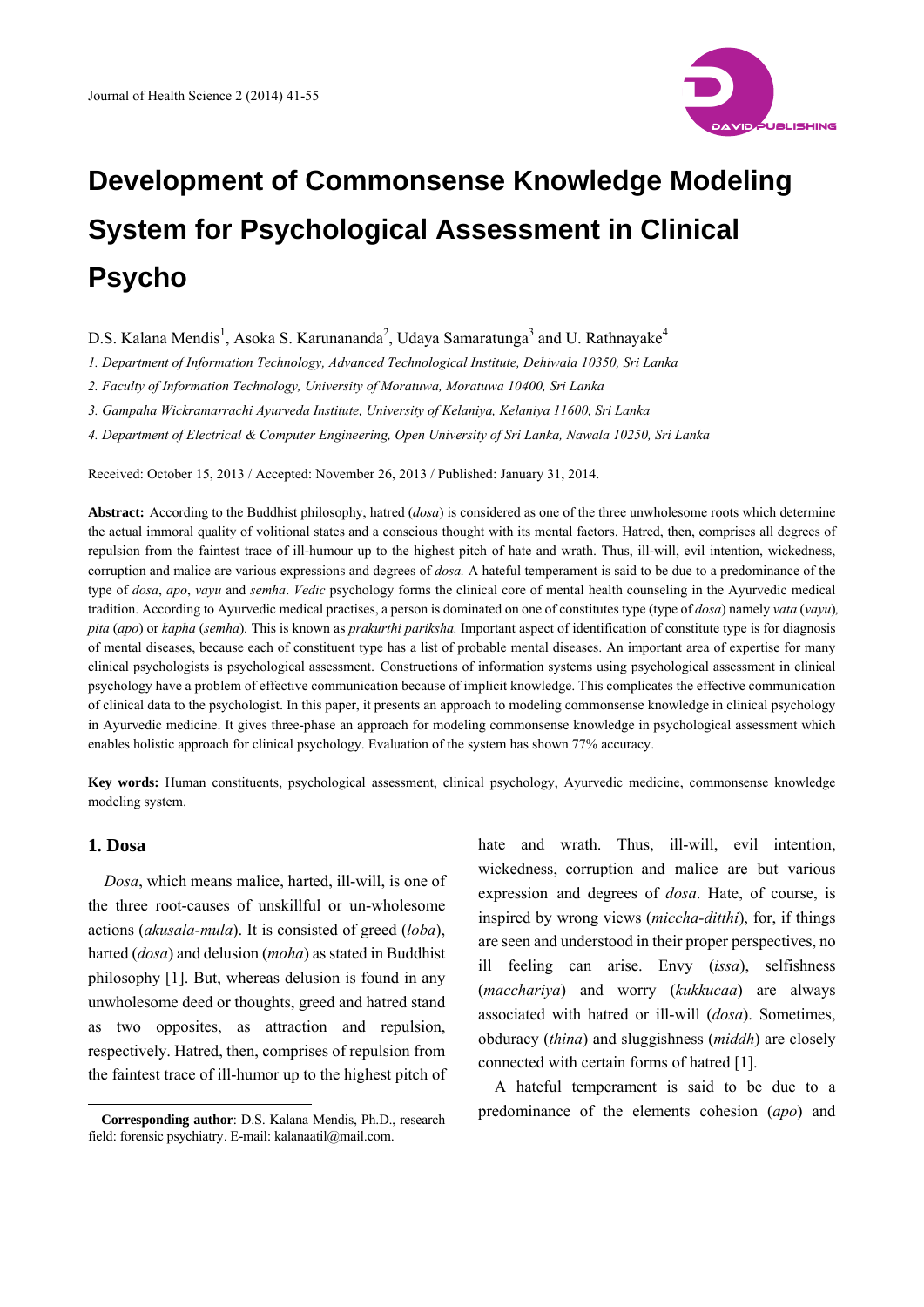oscillation (*vayu*) and also to a preponderance of phlegm (*semha*) over the other humours in the body. Hatred is paraphrased in Abhidhama terminology as a disordred temper, getting upset, a feeling of disgust, throwing off of a normal state and the abrupt reaction of rage. It is annoyance (*aghata*) at the thought of harm done to oneself or to someone dear or good done to a person disliked. It may spring up as vexation due to climatic conditions which prove a momentary obstacle, such as the wind preventing one to dress. This would lead to resentment (*patighata*) and repugnance (*patigha*), and the latter is being more a passive state of sense-reaction [1].

## **2. Ayurvedic Classification of Individuals**

Ayurvedic medicine has a very strong bearing on the concept of Prakurthi, which means nature (natural form) of the build and constitution of the human body [2]. This has been evolved with Hatred (*dosa)*, one of the three unwholesome roots which determine the actual immoral quality of volitional states and a conscious thought with its mental factors [1, 3-9]. A hateful temperament is said to be due to a predominance of the type of *dosa*, *apo*, *vayu* and *semha* for diagnosing mental diseases. According to Ayurveda, the path to optimal health is different for people depending on their Prakruti. For individuals, the Prakurthi is defined as a combination of (*vatha*, *pittha* and *kapha*) [10]. A balanced state of the Prakurthi makes a healthy and balanced person (physically and mentally). Since the authors all have different combinations of the Prakurthi. The diagnosis of prakruti offers unique insights into understanding and assessing one's health. It is not merely a diagnostic device but also a guide to action for good health. It assesses the, dominance of Prakurthi and gives advice for preventive and primitive health care. The ancient science of Ayurveda is the oldest known form of health care in the world. Important aspect of identification of constitute type is for diagnosis of mental diseases, because each of constituent type has a list of probable mental diseases

[10-14] such as an important area of expertise for many clinical psychologists which is psychological assessment (Table 1).

# **3. Psychological Assessment in Clinical Psychology**

Clinical psychology is an integration of science, theory and clinical knowledge for the purpose of understanding, preventing, and relieving psychologically based distress or dysfunction and to promote subjective well-being and personal development. Central to its practice are psychological assessment and psychotherapy, although clinical psychologists also engage in research, teaching, consultation, forensic testimony, and program development and administration. In many countries, clinical psychology is a regulated mental health profession. Psychological Assessment is concerned mainly with empirical research on measurement and evaluation relevant to the broad field of clinical psychology. The areas of assessment processes and methods are included as given below [15]:

 Clinical judgment and the application of decision-making models;

• Paradigms derived from basic psychological research in cognition, personality-social psychology, and biological psychology;

 Development, validation, and application of assessment instruments, observational methods, and interviews.

# **4. Psychological Assessment in Clinical Psychology of Ayurvedic Medicine**

Recognition of human constituent in Ayurveda, is currently based on a standard questionnaire on subjective criteria based on ancient theories of Ayurvedic scholar Charaka, 1000 BC and Susruta, 600 BC [10] as a psychological assessment in clinical

**Table 1 Classification of mental diseases.** 

| vata              | pittha          | kapha                |
|-------------------|-----------------|----------------------|
| anxiety disorders | anger disorders | depression disorders |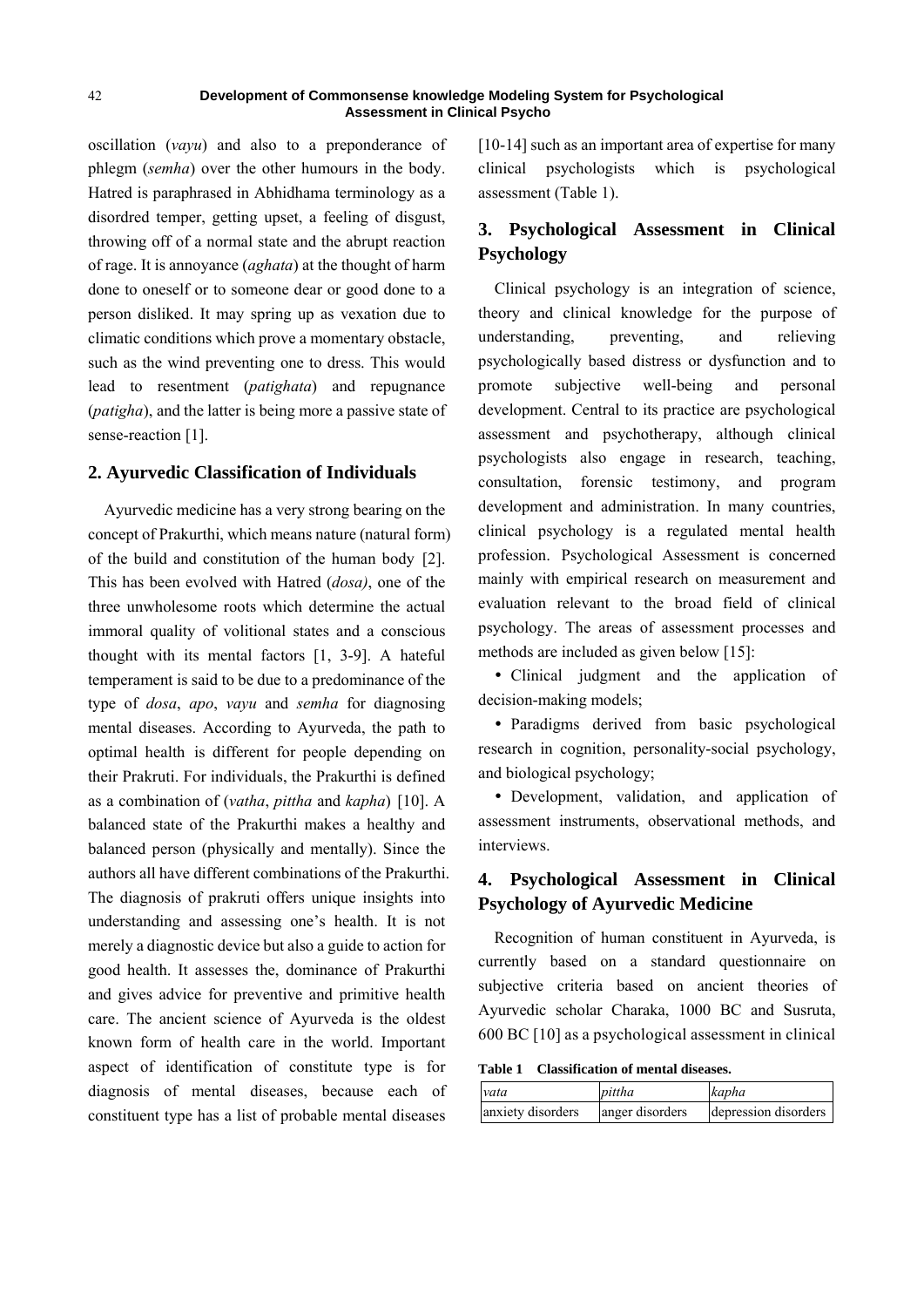psychology. Classification of individuals through clinical examination in Ayurveda has been considered [16]. The clinical examination of Ayurveda is divided into two paths, namely: examination through patient and examination through disease. Prescribing drugs for a disease is depended on both two examinations. Classification of individual (human constituents) is included in examination through patient, which defined as a concept called "*prakurti pariksha*". Individual can be categorized into *vata* or *pita* or kapha based on the "*prakurti pariksha*". It was defined that one type can be dominated but in combination of all 3 types. Chopra Center [17] built a web base system to discover the type of body constituent type. A questionnaire is used to diagnose constituent type. This *dosa* centre also built a web based system based on a questionnaire to predict type of prakurthi [18, 19]. There was also a web system to evaluate type of prakurthi based on a questionnaire and predict percentage of relevant type of prakurthi [20].

In exciting systems, the method of analyzing constituents is not consistent. Questions in concerned are very much user-friendly and based on medical theories of Ayurveda, which is used for finding constituent type and probes such as repeating questions and classification of constituent type and its possible mental diseases. Anxiety disorders are depended on *vata* constituent type. This has been used for classification of individuals for many centuries. There is no research into improving the questionnaire although people have realized that the classification is not acceptable sometimes.

David Paul built an approach for collaborative activities in virtual settings enabling the different parties to achieve their desired objectives by examining them from a knowledge management perspective in tele medicine [21]. Dwivedi et al. could make web-based multimedia patient administration systems be the norm for healthcare institutions. Such a scenario is likely to lead to a situation where healthcare institutions would be flooded with large amounts of clinical data. The introduction of the KM (knowledge management) paradigm would enable healthcare institutions to face the challenge of transforming large amounts of medical data into relevant clinical information. A KM solution would allow healthcare institutions to give clinical data context, so as to allow knowledge derivation for more effective clinical diagnoses [22]. Kimble Chris presented a framework for categorizing virtual teams and argued that fundamental changes have taken place in the business environment which force people and organizations to operate in "two spaces" simultaneously: the physical space and the electronic space. It highlighted some of the issues of trust and identity that existed in virtual teams and argued that, due to certain barriers, only a small proportion of these teams reached a satisfactory level of performance. Using the evidence from two recent sets of studies, it highlighted some of the barriers to effective virtual team working and demonstrateed the critical importance of trust and social bonding to the functioning of such teams. It reported on the use of a "Community of Practice" in a virtual team and argued that this may provide one mechanism for overcoming some of the barriers [23]. Julie Parker and Enrico reviewed improving clinical communication for a cognitive psychological perspective, focusing on current understandings of how human memory functions and on the potential consequences of interruptions on the ability to work effectively. It was concludeed by discussing possible communication technology interventions that could be introduced to improve the clinical communication environment [24]. Richard Lenz elaborated both the potential and the essential limitations of IT support for healthcare processes. It has been identified different levels of process support in healthcare, and distinguished between organizational processes and the medical treatment process. To recognize the limitations of IT support, it has been adopted a broad socio-technical perspective based on scientific literature and personal experience [25]. Fallowfield discussed some of the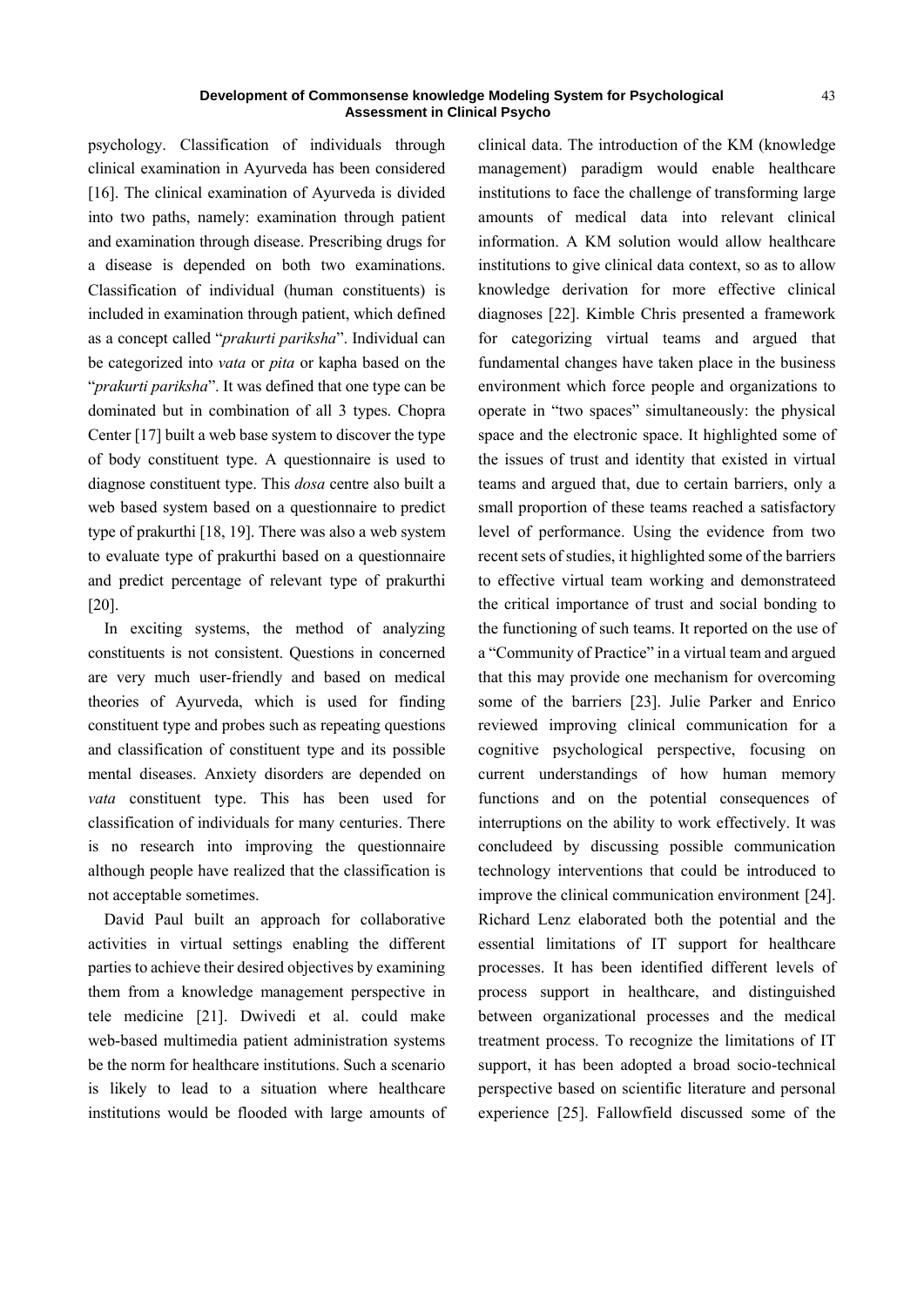issues that influenced communication within an oncology setting, and ultimately affect patient. Oncologists themselves acknowledge that insufficient training in communication and management skills is a major factor contributing to their own stress, lack of job satisfaction and emotional burnout. Consequently, over the past few years there have been several initiatives aimed at improving basic communication skills training for healthcare professionals in the cancer field [26]. Mario Stefanelli discussed the role of mobile communication systems. Moreover, the paper discussed the role of mobile communication and speech understanding technologies to support a satisfactory user-system interaction in daily work [27].

Using psychological assessment in clinical psychology had a problem of effective communication because of implicit knowledge for constructing Information systems. This complicated the effective communication of clinical data to the psychologist in support of clinical psychology.

As such the authors decided to resolve the problem with the help of AI (Artificial Intelligent) techniques. An approach as Mark suggested has been explored in a program called OPAL, which allows medical specialists working alone to enter and review cancer treatment plans for use by an expert system called ONCOCIN. Knowledge-acquisition tools based on strong domain models should be useful in application areas whose structure is well understood and for which there is a need for repetitive knowledge entry [28]. Ramoni, MT model accounted for all of the conceptual features of knowledge-based systems, thus making clear which features were intrinsic to the problem and which were artifacts of the implementation. The proposal was based on a two-level analysis of knowledge-based systems: an epistemological and a computational level [29]. James proposed that a generalization of the set covering problem can be used as an intuitively plausible model for diagnostic problem solving. Such a model was potentially useful as a basis for expert systems in that it provided a

solution to the difficult problem of multiple simultaneous disorders [30]. John Protégé-2000, could be run on a variety of platforms, supported customized user-interface extensions, incorporates the OKBC (Open Knowledge-Base Connectivity) knowledge model, interacted with standard storage formats such as relational databases, XML, and RDF. Using Protégé, developers and domain experts could easily build effective knowledge-based systems, and researchers could explore ideas in a variety of knowledge-based domains [31]. So it is well known fact that Expert systems are better at solving real world problems, which cannot be solved otherwise [32-38]. In particular Expert systems can be used to models domains with less formal knowledge [39-42].

# **5. Commonsence Knowledge Modeling System**

In this paper an approach was presented to model commonsense knowledge in psychological assessment for clinical psychology in Ayurvedic medicine evolved by *dosa* in Buddhist studies [43-45] using an Expert system based on principal component analysis and statistical fuzzy inference system. *Dosa* in Buddhist studies stated that ill-will, evil intention, wickedness, corruption and malice are various expressions and degrees of *dosa* and hateful temperament is said to be due to a predominance of the type of *dosa*, *apo*, *vayu*  and *semha*. This gives knowledge modeling approach for modeling commonsense knowledge in, psychological assessment which enables holistic approach for clinical psychology to find:

 Type of *dosa* (constituent type: *vata*, *pitta*, *kapha*) in percentages;

- Dominant type of *dosa;*
- Possible metal disease based on type of *dosa.*

Principal component analysis is used for exploring data to reduce the dimension. Generally, PCA (principal component analysis) seeks to represent *n* correlated random variables by a reduced set of uncorrelated variables, which are obtained by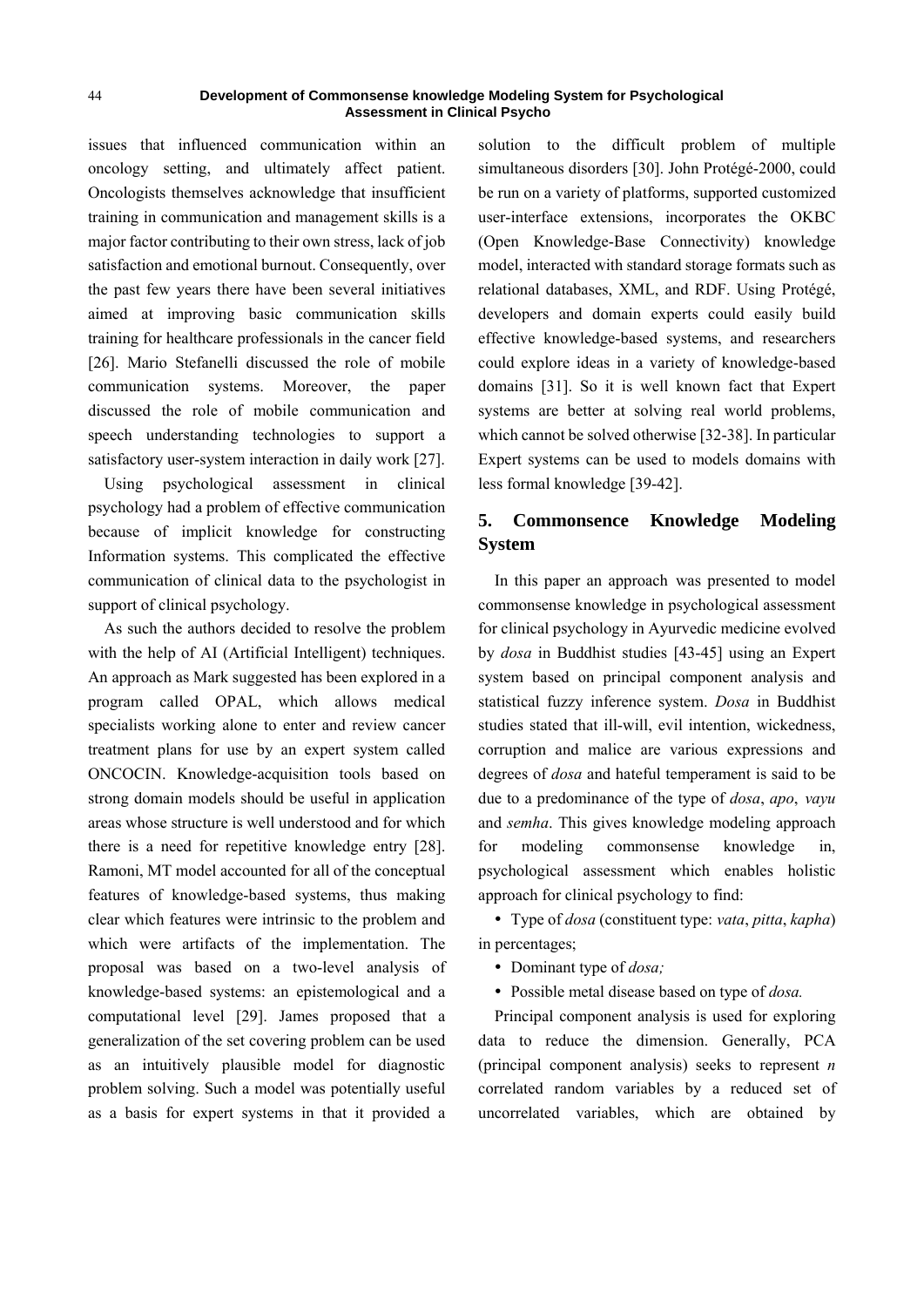transformation of the original set onto an appropriate subspace. The uncorrelated variables are chosen to be good linear combination of the original variables, in terms of explaining maximal variance, orthogonal directions in the data. Two closely related techniques, principal component analysis and factor analysis, are used to reduce the dimensionality of multivariate data. In these techniques correlations and interactions among the variables are summarized in terms of a small number of underlying factors. The methods rapidly identify key variables or groups of variables that control the system under study. The resulting dimension reduction also permits graphical representation of the data so that significant relationships among observations or samples can be identified.

Other techniques include multidimensional scaling, cluster analysis, and correspondence analysis.

• MDS (multidimensional scaling) is a set of related statistical techniques often used in information visualization for exploring similarities or dissimilarities in data;

• Cluster analysis or clustering is the assignment of a set of observations into subsets (called clusters) so that observations in the same cluster are similar in some sense;

 CA (correspondence analysis) is a multivariate statistical technique proposed by Hirschfeld and later developed by Jean-Paul Benzécri. It is conceptually similar to principal component analysis, but applies to categorical rather than continuous data. In a similar manner to principal component analysis, it provides a means of displaying or summarizing a set of data in two-dimensional graphical form [46-48].

Inference is the act or process of deriving logical conclusions from premises known or assumed to be true. The conclusion drawn is also called an inference. The laws of valid inference are studied in the field of logic. Human inference (i.e., how humans draw conclusions) is traditionally studied within the field of cognitive psychology; artificial intelligence

researchers develop automated inference systems to emulate human inference. AI systems first provided automated logical inference and these were once extremely popular research topics, leading to industrial applications under the form of expert systems and later business rule engines. Bayesian inference has applications in artificial intelligence and expert systems. Bayesian inference techniques have been a fundamental part of computerized pattern recognition techniques since the late 1950s. There is also an ever growing connection between Bayesian methods and simulation-based Monte Carlo techniques since complex models cannot be processed in closed form by a Bayesian analysis, while a graphical model structure may allow for efficient simulation algorithms like the Gibbs sampling and other Metropolis-Hastings algorithm schemes. Recently Bayesian inference has gained popularity amongst the phylogenetics community for these reasons; a number of applications allow many demographic and evolutionary parameters to be estimated simultaneously. In the areas of population genetics and dynamical systems theory ABC (approximate Bayesian computation) are also becoming increasingly popular [49].

Bayesian inference is a method of statistical inference in which evidence is used to estimate the probability that a hypothesis is true. The term "Bayesian" comes from the application of Bayes' theorem to probabilities that specifically have the interpretation as Bayesian probabilities. Such probabilities can themselves be distinguished into objective and subjective probabilities. In practical usage, "Bayesian inference" refers to an iterative process in which collection of fresh evidence repeatedly modifies an initial confidence in the truth of a hypothesis. In each iteration, the initial belief is called the prior probability, whereas the modified belief is called the posterior probability. Fuzzy logic is an alternative to Bayesian inference. Fuzzy logic and Bayesian inference, however, are mathematically and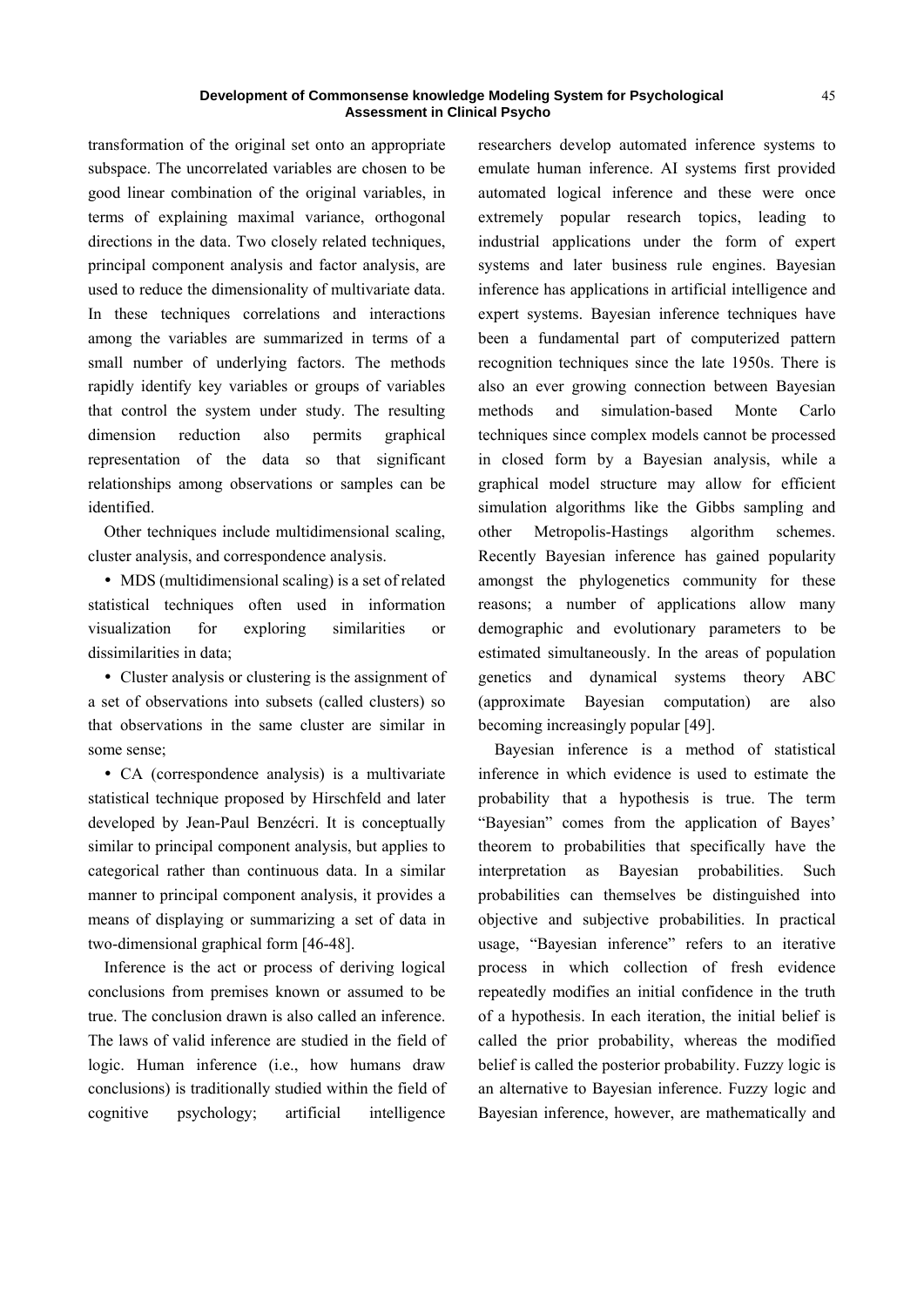semantically not compatible [50]. You cannot, in general, understand the degree of truth in fuzzy logic as probability and vice versa; fuzziness measures "the degree to which an event occurs, not whether it occurs" [49, 51].

Fuzzy logic and probability are different ways of expressing uncertainty [52, 53]. While both fuzzy logic and probability theory can be used to represent subjective belief, fuzzy set theory uses the concept of fuzzy set membership (i.e., how much a variable is in a set), and probability theory uses the concept of subjective probability (i.e., how probable do I think that a variable is in a set). While this distinction is mostly philosophical, the fuzzy-logic-derived possibility measure is inherently different from the probability measure, hence they are not directly equivalent. While this distinction is mostly philosophical, the fuzzy-logic-derived possibility measure is inherently different from the probability measure, hence they are not directly equivalent.

In the first place, the authors have tried statistical technique of PC (principal component) analysis [54] for recognition of any dependencies among classification of individuals using the questionnaire as a psychological assessment. Among other AI techniques, the authors have used Fuzzy logic [55] to fine tune the results obtained from PC analysis. Finally the system has been developed as an Expert System [56], which models Ayurvedic classification of individuals. With this technology the system has added features such as incorporating new knowledge, explaining reasons for answers given.

## **6. Methods**

The authors postulate a new approach enhancing the ability of classifying human constituents using an expert system based on principal component analysis and Fuzzy logic. It has been extended from constructions of membership functions [33, 45] to statically based defuzzification process. This has been exploited the process of the new approach in following steps.

#### *6.1 Removing Dependencies*

The approach begins by acquiring commonsense knowledge. This can be done as an interview between domain experts and the knowledge engineer. Using the interviewing process between expert and knowledge engineer, commonsense knowledge has been acquired and mapped in to a questionnaire based on Likert scale technology [57]. The authors have chosen to acquire tacit knowledge into a questionnaire since it is more convenient for further analysis. On the other hand, the questionnaire can be automated to interact directly with the domain expert without involving a knowledge engineer. Once tacit knowledge has been acquired then the knowledge for finding dependencies should be analyzed. The questionnaire has been analyzed using PC (principal component) analysis [54] to find dependencies.

• What is PC analysis?

The concept of PC analysis is based on the derivation of linear combinations of the *p* measured variables  $X_1, X_2, \ldots, X_p$  to produce "derived variables", that are uncorrelated and are such that explains a different "dimension" within the data [54]. Such derived variables are referred to as PCs (principal components). As there are *p* response variables within the data set, *p* principal components can be derived. The first *PC*, denoted *PC1*, is expressed in the form

$$
PC_1 = \alpha_{11}X_1 + \alpha_{12}X_2 + \dots + \alpha_{1p}X_p \qquad (1)
$$

where, the  $\alpha$  terms refers to the weight of each variable within this principal component  $PC<sub>1</sub>$ . The weights of each *PC<sub>i</sub>* represent the eigenvector solution, which maximize the variance of each  $PC_i$ , where *i* is the number of components [35].

Extracting principal components

The importance of each *PC*, in terms of level of data variation explained, is specified by its eigenvalue, the *λ* term, with  $\Sigma \lambda$  representing the total of the *p* eigen values. A measure of the proportion of data variation accounted for by each *PC*, based on the equivalence of eigenvalue and *PC* variance, is provided by the expression *λ*/(Σ *λ*).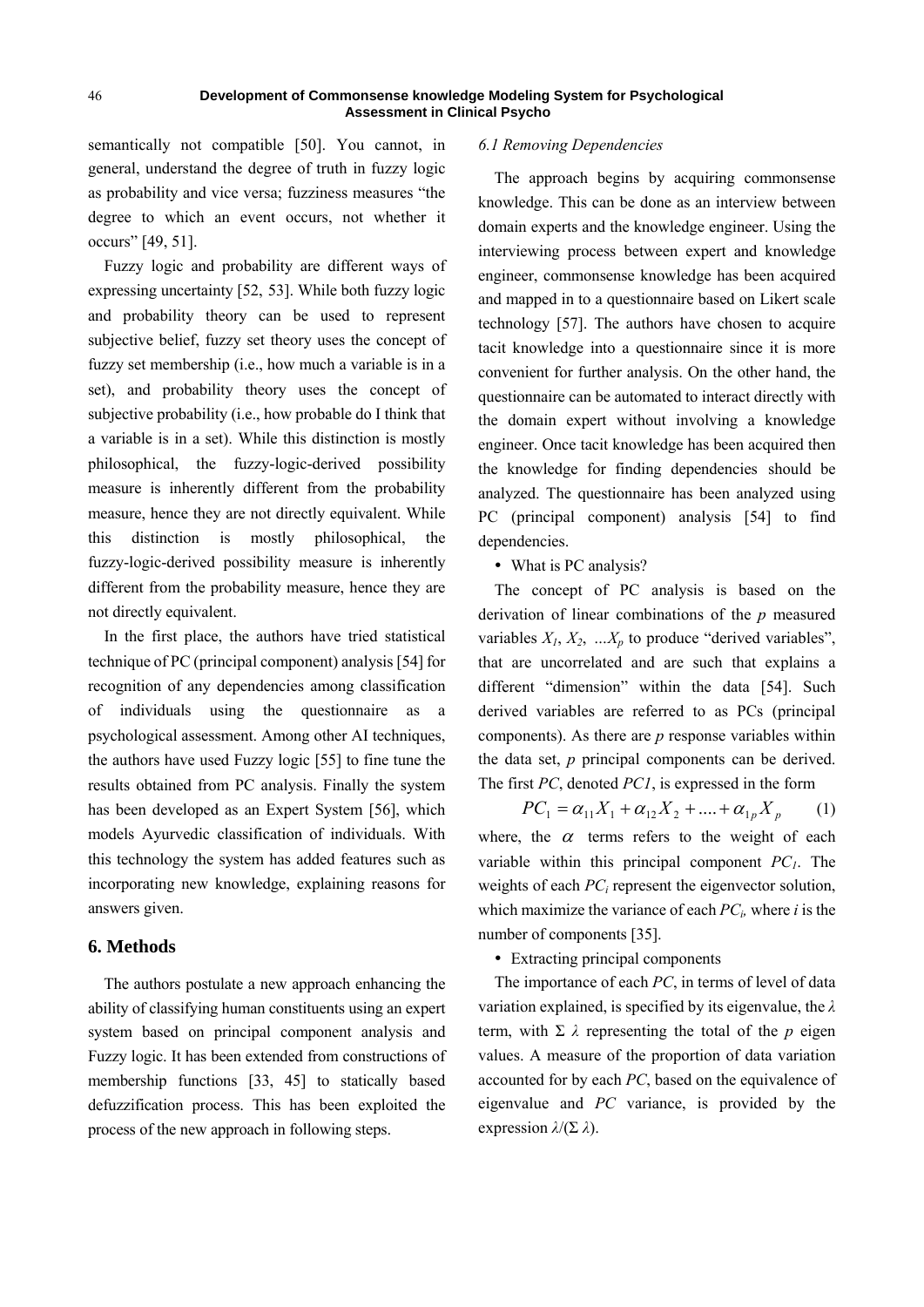Generally, it is required to select those *PCs*, which account cumulatively for at least 80% to 90% of the data variation. In addition, each *PC* must exceed eigenvalue more than 1. However, if nearly all the correlations are less than 0.25, there is probably no purpose in carrying out a PCA. However, to reduce even that much of interdependency *PCs* can be computed.

• *PC* for commonsense knowledge modeling (model refinement)

Let *S* be the set of all questions in the questionnaire and *P* be the set of all extracted principal components. Further,

$$
P = \{PC_1, PC_2, \ldots PC_p, PC_{p+1} \ldots PC_r, PC_{r+1} \ldots PC_{n-1}, PC_n \}
$$
\n
$$
S = \{S_1, S_2, \ldots S_q, S_{q+1}, \ldots S_s, S_{s+1}, \ldots S_{m-1}, S_m \}
$$
\n
$$
PC_i = a_{1i}S_1 + a_{2i}S_2 + \ldots a_{qi}S_q + a_{q+1,i}S_{q+1} + \ldots a_{si}S_s + a_{s+1,i}S_{s+1} + \ldots a_{m-1,i}S_{m-1} + a_{m,i}S_m
$$
\n(2)

Let *M* be the principal components Matrix for filtered commonsense knowledge.

$$
M = \begin{bmatrix} a_{11}a_{12}...a_{1p}a_{1p+1}...a_{1r}a_{1r+1}...a_{1n} \\ a_{21}a_{22}...a_{2p}a_{2p+1}...a_{2r}a_{2r+1}...a_{2n} \\ \vdots \\ a_{m1}a_{m2}...a_{mp}a_{mp+1}, a_{mr}a_{mr+1}...a_{mn} \end{bmatrix}
$$
(3)

For *n* number of extracted principal components, following computation is concluded.

$$
X = \sum_{j=1}^{n} PC_j
$$
 (4)

$$
X = \sum_{j=1}^{n} \sum_{i=1}^{m} a_{ij} S_i
$$
 (5)

$$
X = \sum_{j=1}^{p} \sum_{i=1}^{q} a_{ij} S_i + \sum_{j=p+1}^{r} \sum_{i=q+1}^{s} a_{ij} S_i + \sum_{j=r+1}^{n} \sum_{i=s+1}^{m} a_{ij} S_i \quad (6)
$$

Let *LS* be the Likert scale [11], then

$$
LS = [L, ..., U]
$$
\n(7)

 $X_L$  and  $X_U$  values are derived from results of the

filtered commonsense knowledge using principal component analysis. It is computed as given below

$$
X = [X_L...X_U]
$$
  

$$
X = \begin{bmatrix} (X_{L1}...X_{U1}) (X_{L2}...X_{U2})^{(1)}, & \dots, \\ (X_{Ln}...X_{Un})^{(K)} & \dots, & \dots, \end{bmatrix}
$$
 (8)

$$
X_{Ln} = L_n \sum_{j=i+1}^{n} \sum_{i=s+1}^{m} a_{ij}
$$
 (9)

$$
X_{\nu n} = U_n \sum_{j=i+1}^{n} \sum_{i=s+1}^{m} a_{ij} \tag{10}
$$

### *6.2 Statistical Fuzzy Inference—*(*Fine Tuning*)

This phase is constructed by integrating output of model refinement with fuzzy inference system. It is consisted with following stages:

• Fuzzfication

In this sub phase of fuzzification, it basically analysis the fuzzy set and membership function for commonsense knowledge modeling. Membership functions have been constructed by using output of model refinement.

Let *A* be fuzzy set defined on a fuzzy concept using the interval of

$$
\left[ (X_{L1}...X_{U1}), (X_{L2}...X_{U2}), ..., (X_{Ln}...X_{Un}) \right]
$$
  
Membership functions are defined as follows:  
For  $L_n = [X_{Ln}...X_{Un}]$ 

$$
A_n(X) = \left(\frac{X - X_{Ln}}{X_{Ln} - X_{Un}}\right) \tag{11}
$$

• Fuzzy rule base

Fuzzy rule base has been constructed by using the membership functions defined in fuzzification process.

Fuzzy rules can be constructed as follows, Rule n. If  $X > X_{1n}$  AND  $X < X_{1n}$ 

$$
A_n(X) = \left(\frac{X - X_{Ln}}{X_{Un} - X_{Ln}}\right) \tag{12}
$$

Adding dynamically, in order to operate the reasoning process for answers given by the fuzzy rules, it can extend further in to a fuzzy rule base.

Here  $K_1, K_2...K_n$  are defined as singleton fuzzy sets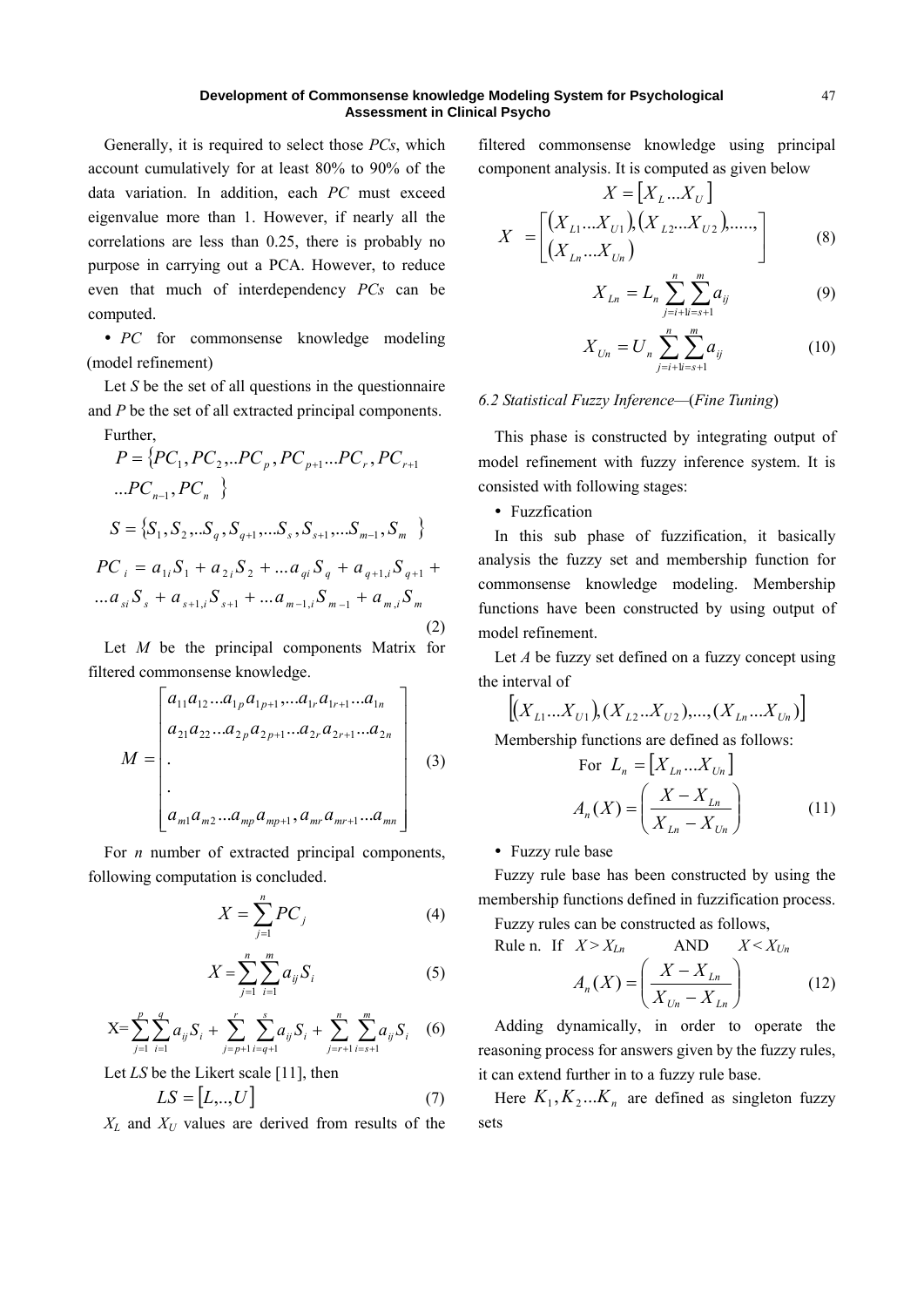$$
K_n = \frac{(X_{Un} - X_{Ln})}{(X_{U1} - X_{L1}) + (X_{U2} - X_{L2}) + \dots}
$$
 (13)  

$$
(X_{Un} - X_{U2})
$$

• Defuzzification

The input for the defuzzification process is a fuzzy set (the aggregate output fuzzy set) and the output is a single number. As much as fuzziness helps the rule evaluation during the intermediate steps, the final desired output for each variable is generally a single number. However, the aggregate of a fuzzy set encompasses a range of output values, and so must be defuzzified in order to resolve a single output value from the set. Defuzzification has been implemented using Sugeno-Type Fuzzy Inference [58].

Here  $K_1, K_2, \ldots, K_n$  are defined as singleton fuzzy sets.

Rule n. If 
$$
A_n(X) = \left(\frac{X - X_{Ln}}{X_{Ln} - X_{Ln}}\right)
$$
  

$$
Z = K_n
$$
 (14)

Let *Z* be the output of rules defined in Sugeno-Type fuzzy inference

$$
Z = \frac{A_1(X)^* K_1 + A_2(X)^* K_2 + \dots + A_n(X)^* K_n}{A_1(X) + A_2(X) + \dots + A_n(X)}
$$
\n(15)

# **7. Framework for Commonsence Knowledge Modeling System**

The framework for modelling of commonsense knowledge has been developed on the basis of phases mentioned above. Such the framework enables *PC* analysis, knowledge classification and intelligent reasoning using the expert system technology.

Functionally the entire system can be seen as a fuzzy-expert system. Fig. 1 shows the top-level architecture of the framework. It consists of a user interface, inference engine, knowledge base, fuzzy logic module, principal component analyzer and a database.

Commonsense knowledge has been extracted from the expert and formulated in a questionnaire. It is evaluated using Likert scale technology. In the first



**Fig. 1 Top level architecture of system.** 

instance of knowledge acquisition, a pilot survey has been done for the purpose of extracting principal components. The SPSS is used for conducting the functions of principal components extracting.

## *7.1 Fuzzy Logic Module*

The output results of the principal component analyzer would be the input for the fuzzy logic module. In the case of generating membership function, finding the interval is considered as an automated process in this module due to instead of using runtime inputs. This module has been implemented using Visual Basic for widening scope of generating membership function. Further, fuzzy rules have been constructed in the fuzzy logic module.

# *7.2 Database*

Extracted principal components have been stored in Ms Access database, which integrated with the principal component analyzer through the developer interface that is considered as a sub interface of the user interface. The questionnaire consisted of tacit knowledge also has been stored in the database that integrated with the user interface.

## *7.3 Knowledge Base*

Explanations for output generated by the fuzzy logic module have been processed using fuzzy rules in the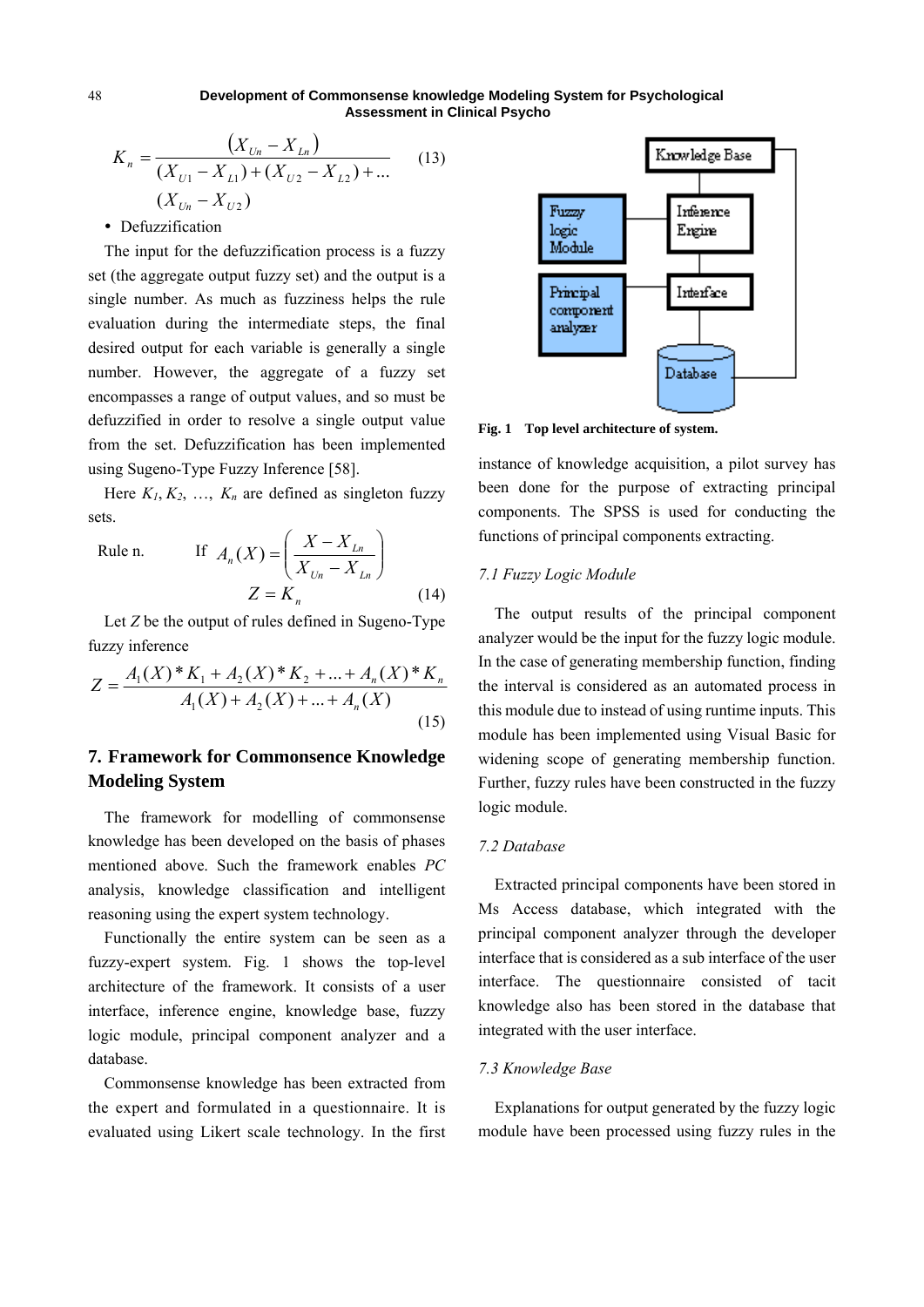knowledge base. Further, knowledge engineer is given a facility to add new rules in the runtime. The knowledge base has been implemented using FLEX expert system shell, which embedded in Win-Prolog.

## *7.4 User Interface*

The user interface facilitates for both developer and general user. Once knowledge engineer develops a particular framework for required tacit domain with interaction of the expert, and then general user will be given a facility of using the framework for decision-making purposes. So, it has been divided the user interface in developer interface and general user interface. General user will be able to use a developed framework using a questionnaire, which has been implemented as a web page linked to the database.

## *7.5 Inference Engine*

The inference engine carries out the reasoning whereby the expert system reaches a solution. This is the inference engine of the FLEX expert system shell. Since this is built in to the system, there is no development activity with regard to this component in the system. Note that inference engine has nothing to do with the modeling of commonsense knowledge but it runs the expert system.

## **8. System in Practice**

In the exciting system, the method of analyzing constituents is not consistent. Although Ayurvedic practitioners use a psychological questionnaire, it leads to several problems like dependencies among the questions in the questionnaire and analysis of the constituent type. These problems were addressed to solve using following stages.

#### *8.1 Extracting Commonsense Knowledge in Ayurveda*

In the first instance, the authors mapped commonsense knowledge regarding to analysis of constituents to a (psychological assessment) questionnaire with interaction of an Ayurvedic expert. It is consisted of 72 questions to analyze *vata*, *pita* and *kapha*. It is certainly need to measure attitudes during the practical communication work. The questionnaire can be produced very rapidly on Access database (Table 2):

#### *8.2 Removing Dependencies*

The authors have done a pilot survey using 100 No. of students for statistical modeling. Principal component analyzer has been used to remove dependencies. It has been identified 25 principal components using SPSS [59] as shown below in a matrix form (Fig. 2). Here *V1*, *V2*, *V24*, *K1*, *K2*, …, *K24*, *P1*, *P2*, …, *P24* denote question-numbering system in the questionnaire.

Human constituents can be computed in to *vata*, *pita*  and *kapha* in percentages as shown in Fig. 3. Membership functions for *vata*, *pita* and *kapha* have been constructed using the out puts of principal component analyzer.

For example, Membership function for *Vata* constitution

**Table 2 A part of 72 numbers of questions in the questionnaire.** 

|    | <b>ID</b> Question                                              | Marks-range Marks |
|----|-----------------------------------------------------------------|-------------------|
|    | My skin is cracked, dry and cold                                | $1-6$             |
|    | On my skin, vains and tendons are $_{1-6}$<br>easily visible    |                   |
| 3  | I am tend to be slight sweating                                 | $1-6$             |
| 4  | I have less body smell                                          | 1-6               |
| -5 | Under developed body build                                      | 1-6               |
|    | 6 I do not gain weight very easily                              | 1-6               |
|    | Despandents are required to enter their answers directly at the |                   |

Respondents are required to enter their answers directly at the computer.



**Fig. 2 Principal components identified in the system.**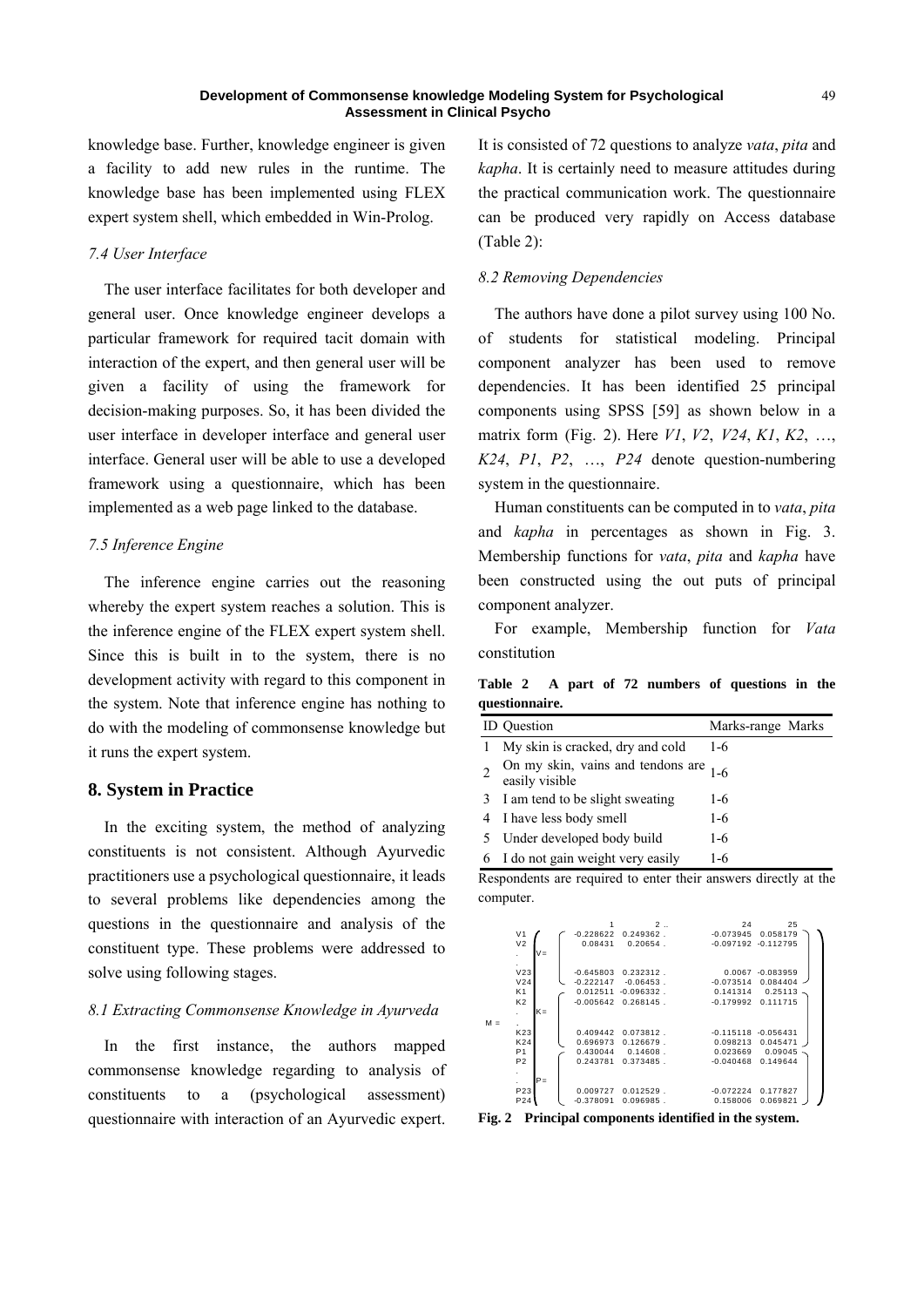

**Fig. 3 Analysis of human constituents.** 

For 
$$
L_1 = [X_{L1}...X_{U1}]
$$
 (16)

$$
\therefore X_L = 1 \sum_{i=1}^{\infty} \sum_{j=1}^{\infty} a_{ji} = 8.510004 \tag{17}
$$

$$
\therefore X_U = 6 \sum_{i=1}^{25} \sum_{j=1}^{24} a_{ji} = 51.06002 \tag{18}
$$

$$
A_1(X) = \left(\frac{X - 8.510004}{51.06002 - 8.510004}\right) \tag{19}
$$

#### *8.3 Fuzzy Rule Base*

Fuzzy rules have been constructed for classification of each of constituent's type.

For example, *Vata* constitution

Rule 1. If *X* > 8.510004 and *X* < 51.06002

$$
A_1(X) = \left(\frac{X - 8.510004}{51.06002 - 8.510004}\right) \tag{20}
$$

• Defuzzification

Defuzzification process has been computed using Sugne–style inference technique:

Here  $K_1, K_2, K_3$  are defined as singleton fuzzy sets.

For example, *vata* constitution

 $K_1$  = 42.550016/(55.5856 + 107.53602 + 42.550016)  $= 20.68833.$ 

For example, *vata* constitution

Rule 1. If 
$$
A_1(X) = \left(\frac{X - 8.510004}{51.06002 - 8.510004}\right)
$$
 (22)

then  $K_l$  = 20.68833.

This computation will defuzzify the output of defuzzification process as 25.08375.

Further  $K_1, K_2, K_3$  are defined as singleton fuzzy sets. For *vata* constitution,

 $K_1$  = 42.550016/(55.5856 + 107.53602 + 42.550016)  $= 20.68833.$ 

For *pitta* constitution,

$$
K_2 = 107.53602/(55.5856 + 107.53602 + 42.550016)
$$

$$
= 27.02638.
$$

For *kapha* constitution,

 $K_3$  = 55.5856/(55.5856 + 107.53602 + 42.550016) = 52.2853.

$$
Z = \frac{A_1(X)^* K_1 + A_2(X)^* K_3 + A_3(X)^* K_2}{A_1(X) + A_2(X) + A_3(X)}
$$
  
\n
$$
Z = \text{out put } = 25.08375.
$$

So body constitution is concluded as value between *vata* and *pitta*.

By clicking explanation button in Fig. 3, it will show an output analysis and window (Fig. 4) of completed evaluation. This has been implemented using FLEX expert system shell [60].

This evaluation is consisted with:

- *Vata*, *kapha*, *pita* are in a combination (%);
- Determination of dominated constituent type.

## *8.4 Explanations for Derived Human Constituents*

Explanations for output generated by the fuzzy logic module have been processed using fuzzy rules in the knowledge base in the expert system. The knowledge base has been implemented using FLEX expert system shell, which embedded in Win-Prolog. In relation to Ayurvedic domain, possible mental diseases can be occurred due to dominated constituent type (*dosa*). It is illustrated as shown in Fig. 4.

# **9. Analysis of Results**

The authors set up their evaluation criterion as a comparison between the system and a real world expert in the similar domain. Both Ayurvedic expert and the system have been used to investigate human constitutions separately.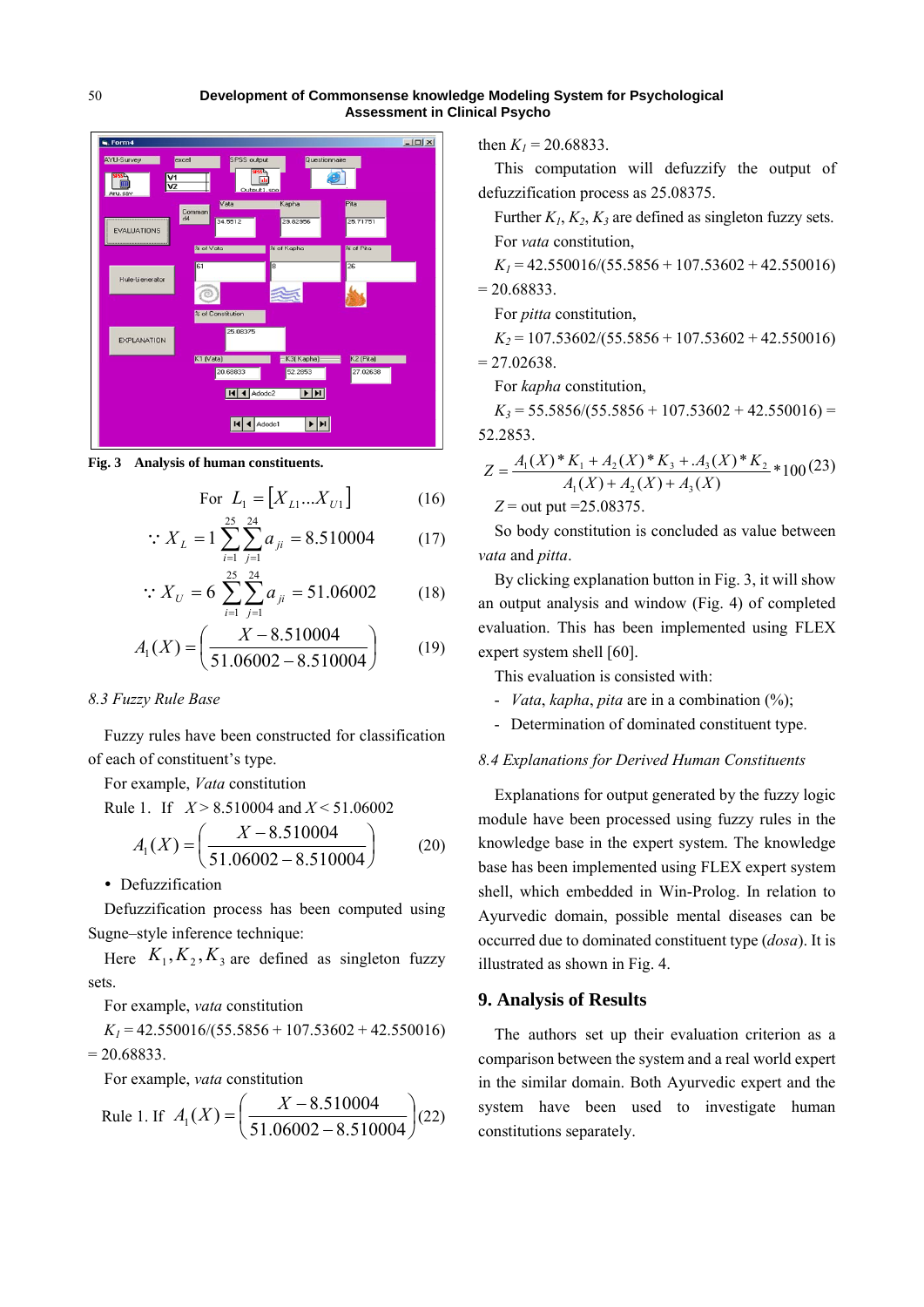

**Fig. 4 Analysis and reasoning window in Ayurvedic domain constructed using FLEX.** 

The layman-expert and layman-system have been set. up into two groups. Here layman is considered as a general person without having specific knowledge of Ayurveda. It has been taken 30 numbers of laymen as a sample. Here expert is considered as an expertise person in Ayurvedic domain. System denotes the implemented expert system for domains with tacit knowledge. The evaluation was based on investigating humeral constitutions as per layman using two groups considered for the evaluation criteria. The layman, Ayurvedic expert and system are referred as *L*, *E* and *Sys*, respectively.

The layman-Ayurvedic Expert and layman-System interactions can be comprehended by a figure as in Fig. 5.

Arranging the setup as depicted in Figure 5 enables E to compare the differences between the interactions with layman-Ayurvedic expert and layman-System. The Ayurvedic expert's feeling towards the use of the system and the layman for his/her humeral constitution is evaluated thereafter.

The key feature required to evaluate in the system is whether the system derives a conclusion equaling a conclusion derived by an expert who works with the same domain. Here, modeling behavior of a conclusion derived from a particular selected domain in to a further analysis is expected. In this sense, aspects viz was tested.



**Fig. 5 The experiment control.** 

 Whether the same conclusion derived both in the system and the existing non modeled domain,

 Whether reducing dependencies effected conclusion differences.

By testing this aspect it can arrive at a conclusion that the commonsense knowledge modeling system works in an agreeable way with a domain expert.

# *9.1 Reasoning for Different Conclusion Made between the System and Ayurvedic Expert*

It is expected that overall conclusion about the system and expert modeling in such domain would be same. On this assumption, the evaluation proved that the percentage of same overall conclusion made by the system and the Ayurvedic expert is 77% (Tables 3 and 4).

# *9.2 Reasoning for Knowledge Classification Ability in the System*

The system has classified knowledge objectively by giving numerical values (percentages of human constitutions types) in all layman-systems interactions (100%), which were not done by Ayurvedic experts in layman-Ayurvedic expert interactions. Therefore Ayurvedic expert could classify knowledge subjectively without giving numerical measurements (fine-tuning ability), which is insufficient to prove fundamentals of Ayurveda. So this enables to justify fine-tuning ability of the system.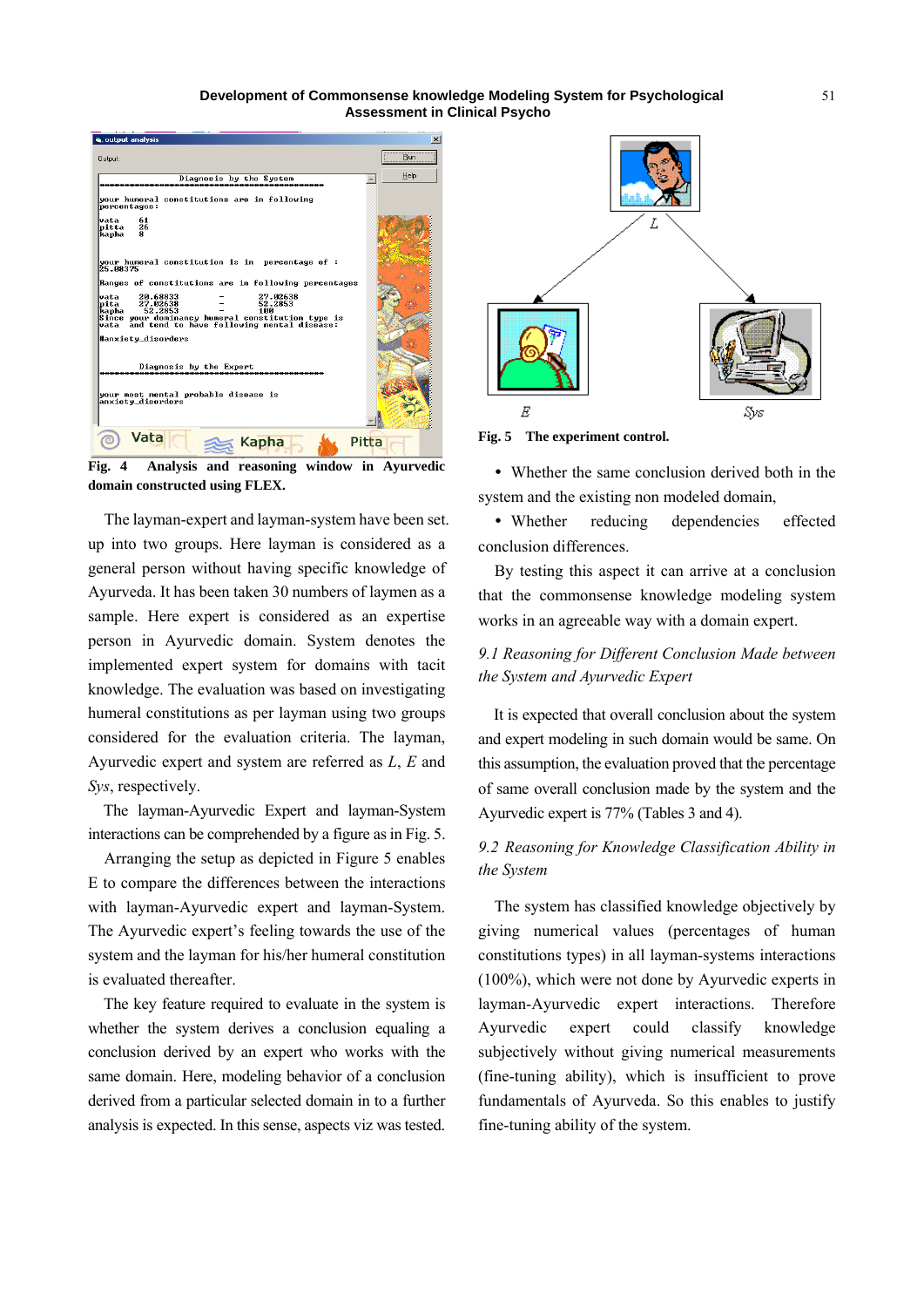|       | Table 3 System testing: expert vs. system. |        |                                   | Table 4 Comparission of conclusions: expert vs. system.                                                 |       |       |                                                      |            |
|-------|--------------------------------------------|--------|-----------------------------------|---------------------------------------------------------------------------------------------------------|-------|-------|------------------------------------------------------|------------|
| Vata  | Pitta                                      | Kapha  | Expert decision                   | Vata                                                                                                    | Pitta | Kapha | Expert decision                                      | Conclusion |
| 25.71 | 20.71                                      | 53.57  | KV                                | 25.71                                                                                                   | 20.71 | 53.57 | KV                                                   | matched    |
| 32.95 | 23.86                                      | 43.18  | $\ensuremath{\mathsf{VP}}\xspace$ | 33.58                                                                                                   | 24.09 | 42.34 | KV                                                   | matched    |
| 39.88 | 23.81                                      | 36.31  | <b>VP</b>                         | 25.71                                                                                                   | 34.28 | 40    | $\rm KP$                                             | matched    |
| 27.65 | 46.1                                       | 26.24  | $\rm KP$                          | 32.21                                                                                                   | 31.54 | 36.24 | KV                                                   | matched    |
| 25.69 | 29.36                                      | 44.95  | KV                                | 22.51                                                                                                   | 29.8  | 47.68 | KP                                                   | matched    |
| 33.58 | 24.09                                      | 42.34  | KV                                | 20.37                                                                                                   | 30.56 | 49.07 | $\mathbf{P}\mathbf{K}$                               | matched    |
| 25.71 | 34.28                                      | $40\,$ | $\rm KP$                          | 30.6                                                                                                    | 35.52 | 33.88 | $\mathbf{P}\mathbf{K}$                               | matched    |
| 32.21 | 31.54                                      | 36.24  | KV                                | 29.71                                                                                                   | 17.39 | 52.9  | KV                                                   | matched    |
| 22.51 | 29.8                                       | 47.68  | $\rm KP$                          | 41.07                                                                                                   | 10.71 | 48.21 | KV                                                   | matched    |
| 20.37 | 30.56                                      | 49.07  | PK                                | 34.5                                                                                                    | 32.16 | 33.33 | KV                                                   | matched    |
| 30.6  | 35.52                                      | 33.88  | PK                                |                                                                                                         |       |       |                                                      |            |
| 29.71 | 17.39                                      | 52.9   | KV                                | 23.46                                                                                                   | 28.57 | 47.96 | PK                                                   | matched    |
| 41.07 | 10.71                                      | 48.21  | $\rm KV$                          | 35.27                                                                                                   | 30.77 | 33.97 | KV                                                   | matched    |
| 34.5  | 32.16                                      | 33.33  | $\rm KV$                          | 23.01                                                                                                   | 35.71 | 41.27 | PK                                                   | matched    |
| 23.46 | 28.57                                      | 47.96  | $\mathbf{P}\mathbf{K}$            | 47.94                                                                                                   | 19.86 | 32.19 | KV                                                   | matched    |
| 35.27 | 30.77                                      | 33.97  | KV                                | 14.03                                                                                                   | 35.96 | 50    | $\mathbf{P}\mathbf{K}$                               | matched    |
| 42.36 | 36.11                                      | 21.53  | <b>VP</b>                         | 19.15                                                                                                   | 36.88 | 43.97 | PK                                                   | matched    |
| 23.01 | 35.71                                      | 41.27  | PK                                | 22.46                                                                                                   | 25.36 | 52.17 | $\rm PK$                                             | matched    |
| 47.94 | 19.86                                      | 32.19  | $\rm KV$                          | 30.28                                                                                                   | 29.58 | 40.14 | KV                                                   | matched    |
| 14.03 | 35.96                                      | 50     | PK                                | 12.71                                                                                                   | 44.92 | 42.37 | PK                                                   | matched    |
| 19.15 | 36.88                                      | 43.97  | PK                                | 11.18                                                                                                   | 40    | 48.82 | PK                                                   | matched    |
| 22.46 | 25.36                                      | 52.17  | $\mathbf{P}\mathbf{K}$            | 11.24                                                                                                   | 40.24 | 48.52 | $\mathbf{P}\mathbf{K}$                               | matched    |
| 40.47 | 26.78                                      | 32.74  | PK                                | 23.44                                                                                                   | 26.9  | 49.66 | PK                                                   | matched    |
| 30.28 | 29.58                                      | 40.14  | KV                                | 33.09                                                                                                   | 30.15 | 36.76 | KV                                                   | matched    |
| 12.71 | 44.92                                      | 42.37  | PK                                |                                                                                                         |       |       |                                                      |            |
| 11.18 | 40                                         | 48.82  | PK                                | been shown due to model refinement process carri<br>out by the Principal Component Analyzer. This leads |       |       |                                                      |            |
| 11.24 | 40.24                                      | 48.52  | PK                                |                                                                                                         |       |       |                                                      |            |
| 23.44 | 26.9                                       | 49.66  | PK                                |                                                                                                         |       |       | the reduction of the dependency among questions in t |            |
| 17.09 | 36.75                                      | 46.15  | $\rm KV$                          |                                                                                                         |       |       |                                                      |            |
| 33.09 | 30.15                                      | 36.76  | KV                                |                                                                                                         |       |       | questionnaire. In normal consultancy process         |            |

**Table 3 System testing: expert vs. system.**

*9.3 Reasoning for Further Analysis Ability in the System* 

System has given further explanations for derived answers such as possible mental diseases, predominated constitute type, in dominated constitute type and it was about 100% of system-user interactions. But Ayurvedic expert could not give further analysis about derived answers as subjective measurement and it was about 0% of Ayurvedic expert- user interactions.

This is proved by the user preference of the system in reasoning the derived answers.

It has been observed that only 77% of conclusions made by the sample have been emulated with both system and Ayurvedic expert. Difference of 23% has

| Vata  | Pitta | Kapha | Expert decision | Conclusion |
|-------|-------|-------|-----------------|------------|
| 25.71 | 20.71 | 53.57 | <b>KV</b>       | matched    |
| 33.58 | 24.09 | 42.34 | KV              | matched    |
| 25.71 | 34.28 | 40    | KP              | matched    |
| 32.21 | 31.54 | 36.24 | KV              | matched    |
| 22.51 | 29.8  | 47.68 | <b>KP</b>       | matched    |
| 20.37 | 30.56 | 49.07 | PK              | matched    |
| 30.6  | 35.52 | 33.88 | PК              | matched    |
| 29.71 | 17.39 | 52.9  | KV              | matched    |
| 41.07 | 10.71 | 48.21 | KV              | matched    |
| 34.5  | 32.16 | 33.33 | <b>KV</b>       | matched    |
| 23.46 | 28.57 | 47.96 | PK              | matched    |
| 35.27 | 30.77 | 33.97 | KV              | matched    |
| 23.01 | 35.71 | 41.27 | PK              | matched    |
| 47.94 | 19.86 | 32.19 | KV              | matched    |
| 14.03 | 35.96 | 50    | PK              | matched    |
| 19.15 | 36.88 | 43.97 | <b>PK</b>       | matched    |
| 22.46 | 25.36 | 52.17 | <b>PK</b>       | matched    |
| 30.28 | 29.58 | 40.14 | KV              | matched    |
| 12.71 | 44.92 | 42.37 | PK              | matched    |
| 11.18 | 40    | 48.82 | PK              | matched    |
| 11.24 | 40.24 | 48.52 | PK              | matched    |
| 23.44 | 26.9  | 49.66 | PK              | matched    |
| 33.09 | 30.15 | 36.76 | KV              | matched    |

le to model refinement process carried cipal Component Analyzer. This leads to f the dependency among questions in the In normal consultancy process of classification of humeral constitutions, Ayurvedic expert may ask repeated questions by mistake due to large number of consultations. In current practice Ayurvedic expert can identify constitute type of a patient subjectively. But classifying constitutions type in percentages enhances the system. This leads to convince the fundamentals of Ayurveda according to classification of humeral constitutions. According to fundamentals of Ayurveda in classifying humeral constitution types, it has been stated that all constitutions types consist of a combination. Possible mental diseases that can be happened due to predominated humeral constitution type have been observed. But system gives a chance of handling that part which enhances to measure the effect of minimum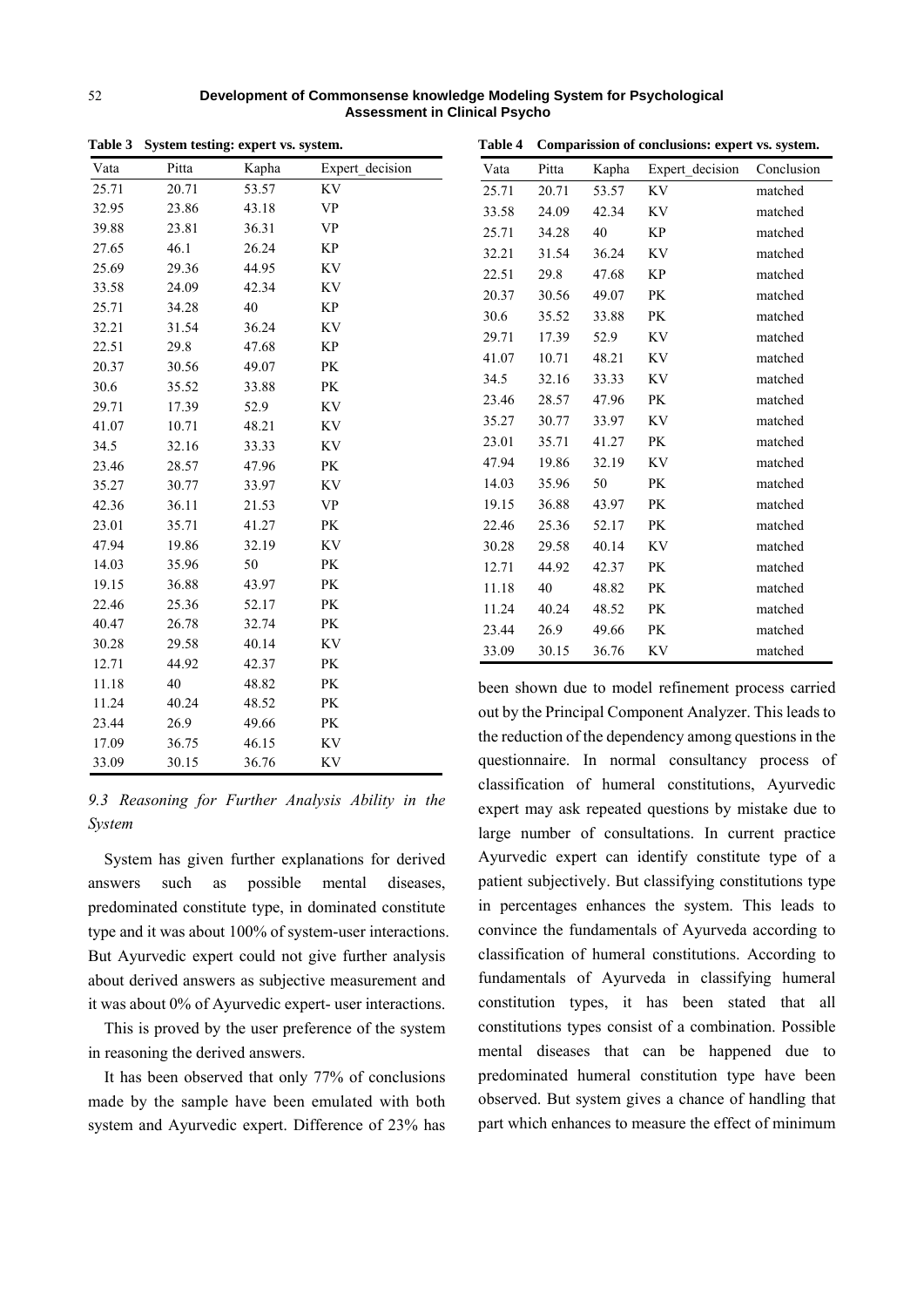constitution type for a mental disease.

### **10. Discussion**

In this approach the domain experts are encouraged to present their knowledge to construct more useful questionnaire. However, different experts may propose different questionnaire since their emphasis of domain knowledge is different. At present the system is based on one expert view of the domain knowledge. Eventually PC analysis will be done on that knowledge and generate the appropriate fuzzy membership functions for classifying knowledge. Reasoning for classified knowledge has been achieved by expert system technology.

The key feature required to test in the system the authors developed is whether the system represents modeling commonsense knowledge, which is considered as inconsistent process in real world applications. At the model refinement stage 25 principal components have been identified using 100 laymen. This was due to the dependencies among questions in the questionnaire. Further, this leads to the reduction of dependencies among the questions in the questionnaire. The evaluation of model for modeling commonsense knowledge, was carried out using a group of 30 laymen by an Ayurvedic expert. The knowledge classification process has been done in terms of objective measurement. The selected evaluation of recognition of humeral constitutions has been classified in to *vata*, *pitta* and *kapha* in percentages (objective measurement). This stage is directly integrated with proceeding model refinement stage. Reasoning for objective measurement has been further investigated. At this stage the authors concluded that overall investigation of humeral constitutions leads to several approaches such as possible mental diseases, dominated humeral constitution type. It was identified that modeling of commonsense knowledge in existing expert systems is not sufficient.

The overall system facilitates for a user in modeling

tacit knowledge that has not been modeled in existing mechanisms. This is considered as inconsistency and unable to extract useful conclusions. Further total observations defined on a philosophical theory, which is based on commonsense knowledge, cannot be obtained. In the evaluation process of the system, classification of humeral constitutions in current practice of Ayurvedic medicine has been taken into account. The current practice of classification of humeral constitutions is based on Ayurvedic theory called *prakuthi pariksha*. But certain observations defined on this theory cannot be obtained.

The performances of the system have been compared with an Ayurvedic expert using the observations derived from a practice of classification of humeral constitutions. Similar type of conclusions made by both system and Ayurvedic expert is about 77%. Ayurvedic expert identified only a humeral constitution type where as system identified total humeral constitutions types in percentages. Further reasoning for derived conclusions has given only by the system such as possible mental diseases, constitutions types and predominance constitution type.

#### **11. Conclusions**

The commonsense knowledge modeling system in clinical psychology for Ayurvedic medicine can be used for recognition of human constituents and its possible mental diseases. Knowledge modeling approach for modeling commonsense knowledge in psychological assessment enables holistic approach for clinical psychology. The system has been reached the objectives of finding type of *dosa* (constituent type: *vata*, *pitta*, *kapha*) in percentages, dominant type of *dosa* and possible metal disease based on type of *dosa*.

The users of the system are not expected to hold knowledge in statistical or artificial intelligence techniques. This system can also maintain history of patients for research related human constitutes. It should be noted that with the help of Artificial Intelligence technologies the authors have improved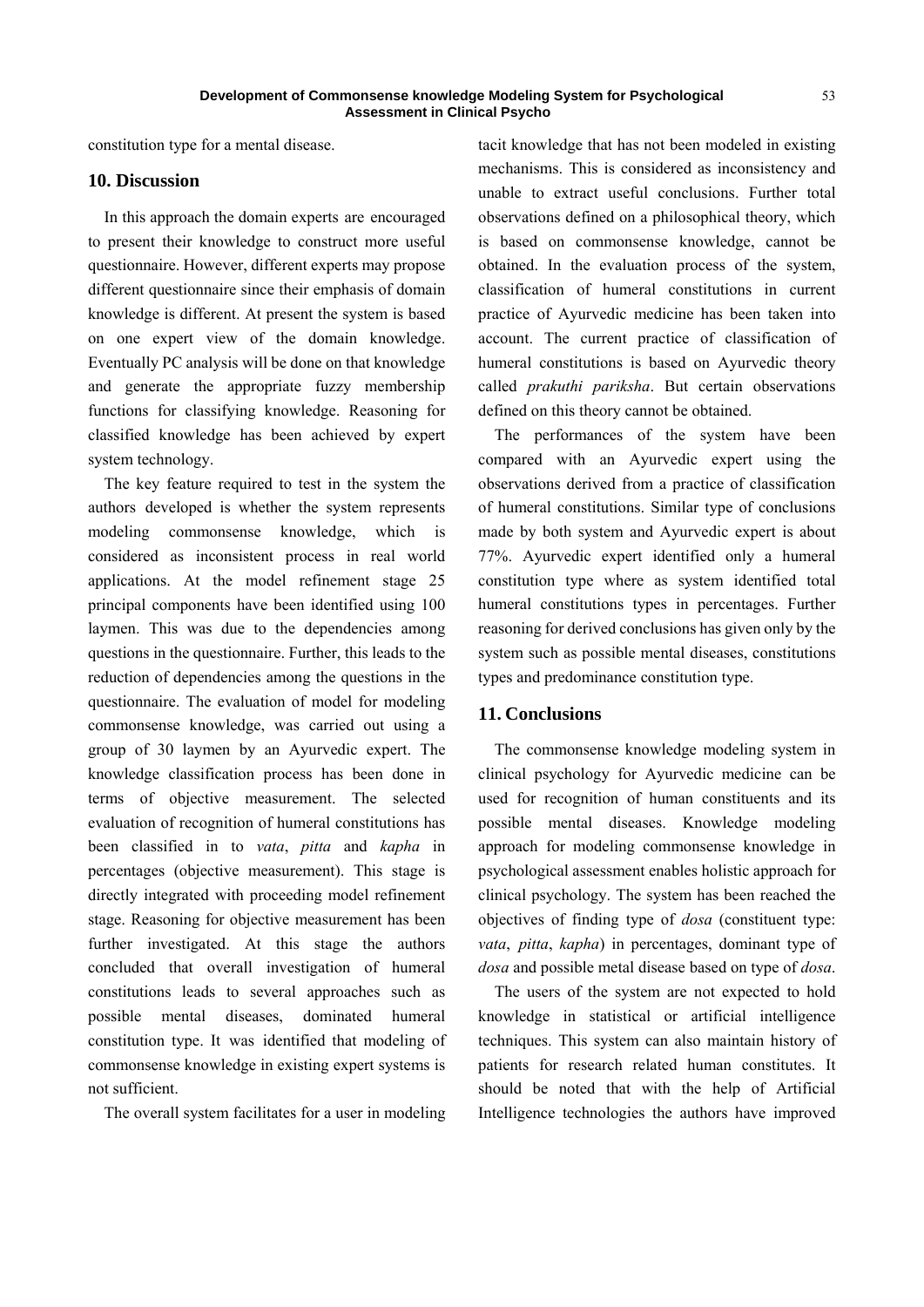the correctness of the decision making process in relation to the use of traditional questionnaire for psychological assessment in clinical psychology integrated on *Dosa* in which one of the three root-causes of unskillful or un-wholesome actions (*akusala-mula*) and *prakurthi pariksha* in clinical psychology of Auyvedic medicine. This eliminates the inconsistencies and repetitiveness of answers and also provides a means for explanation of reasons for answers. The system can be further developed as a comprehensive learning system with access to the Internet. Evaluation of the system has shown 77% accuracy.

#### **References**

- [1] A.W.P. Guruge, Fascicle 4: Dhammadhatu-Dvesa, Encyclopedia of Buddhism, Government of Sri Lanka, Sri Lanka, 1989.
- [2] J. Liyanaratne, Nosology in Ayurveda: Data from a Pali Canonical Text, Buddhism and Traditional Medicine in Sri Lanka, Kelaniya University Press, Ragama, Sri Lanka, 1999.
- [3] A. Myint, Theravada treatment and psychotherapy: an ecological integration of Buddhist tripattie practice and western relational analysis, Ph.D. Thesis, Murdock University, Australia, 2007.
- [4] L. Cirillo, B. Kaplan, S. Wapner, Emotions in Ideal Human Development, Clark University, U.K., 1989.
- [5] P. Ratanakul, Buddhism, health and disease, Eubios Journal of Asian and International Bioetics 15 (2004) 152-154.
- [6] D. Bhugra, Psychiatry and Region: Context, Consensus, and Controversies, Routledge, London & New York, 1986.
- [7] J. Pickering, The Authority of Experience: Essays on Buddhism and Psychology, Routledge, London & New York, 1987.
- [8] T. Kariyavasam, Buddhism and Psychology, Routledge, London & New York, 2003.
- [9] F.J. Varalela, E.T. Thompson, Eleaner Rosch, The Embodied Mind, The MIT Press, Massachusetts, United States, 1999.
- [10] S.N. Tripathi, Clinical Diagnosis, Science and Philosophy of Indian Medicine, Shree Beldyanath Ayurved Bhawan Ltd, Calcutta, India, 1978.
- [11] Depression, causes, types, treatment of vata, pitta and kapha [Online], http://depressionhelp.in/depressiondetail.htm.
- [12] Alternative Medicine Therapies: Ayurveda Medicine

[Online], http://library.thinkquest.org/24206/ayurvedamedicine.html.

- [13] Vata Pitta Kapha [Online], http://www. ayurvedicdietsolutions.com/Vata-Pitta-Kapha.php.
- [14] R. Vega, Ayurvedic & Western approaches to the treatment of schizophrenia, CA College of Ayurveda, [Online], http://www.ayurvedacollege.com/ articles/%E1%B9%A3tudents/schizophrenia#Overview.
- [15] C.R. Reynolds, Psychological Assessment, American Psychological Association, Washington, DC, 2010.
- [16] G.P.Dubey, The Physiological Concepts in Indian Medicine, Science and Philosophy of Indian Medicine, Shree Beldyanath Ayurved Bhawan Ltd, Calcutta, India, 1978.
- [17] The dosha quiz: an introduction to your Ayurvedic lifestyle from the Chopra center for wellbeing [Online], http://doshaquiz.chopra.com.
- [18] Self-test [Online], http://tridosha.com/self-test.
- [19] This quiz should help lead you in the right direction [Online], http://www.whatsyourdosha.com/ quiz/form1. php.
- [20] Banyan Botanicals Your resource for Ayurveda and premium quality Ayurvedic products [Online], http://www.banyanbotanicals.com.
- [21] D.L. Paul, Collaborative activities in virtual settings: a knowledge management perspective of telemedicine, Journal of Management Information Systems 22 (4) (2006) 143-176.
- [22] A. Dwivedi, R.K. Bali, A.E. James, R.N.G. Naguib, Telehealth systems: considering knowledge management and ICT issues, in: Proceedings of the 23rd Annual International Conference of the IEEE, 2001, pp. 3614-3617.
- [23] K. Chris, Effective Virtual Teams through Communities of Practice, Strathclyde Business School Management Science Working Paper No. 2000/9, University of Strathclyde, United Kingdom, 2000.
- [24] Julie Parker, Enrico Coiera, Improving clinical communication: a view from psychology, JAMIA 7 (5) (2000) 453-461.
- [25] R. Lenz, M. Reichert, IT support for healthcare processes—premises, challenges, perspectives, Data & Knowledge Engineering 61 (1) (2007) 39-58.
- [26] L. Fallowfield, V. Jenkins, Effective communication skills are the key to good cancer care, European Journal of Cancer 35 (11) (1999) 1592-1597.
- [27] M. Stefanelli, The role of methodologies to improve efficiency and effectiveness of care delivery processes for the year 2013, International Journal of Medical Informatics 66 (1-3) (2002) 39-44.
- [28] A. Mark, L. Fagan, D. Combs, H. Edward, Use of a domain model to drive an interactive knowledge editing